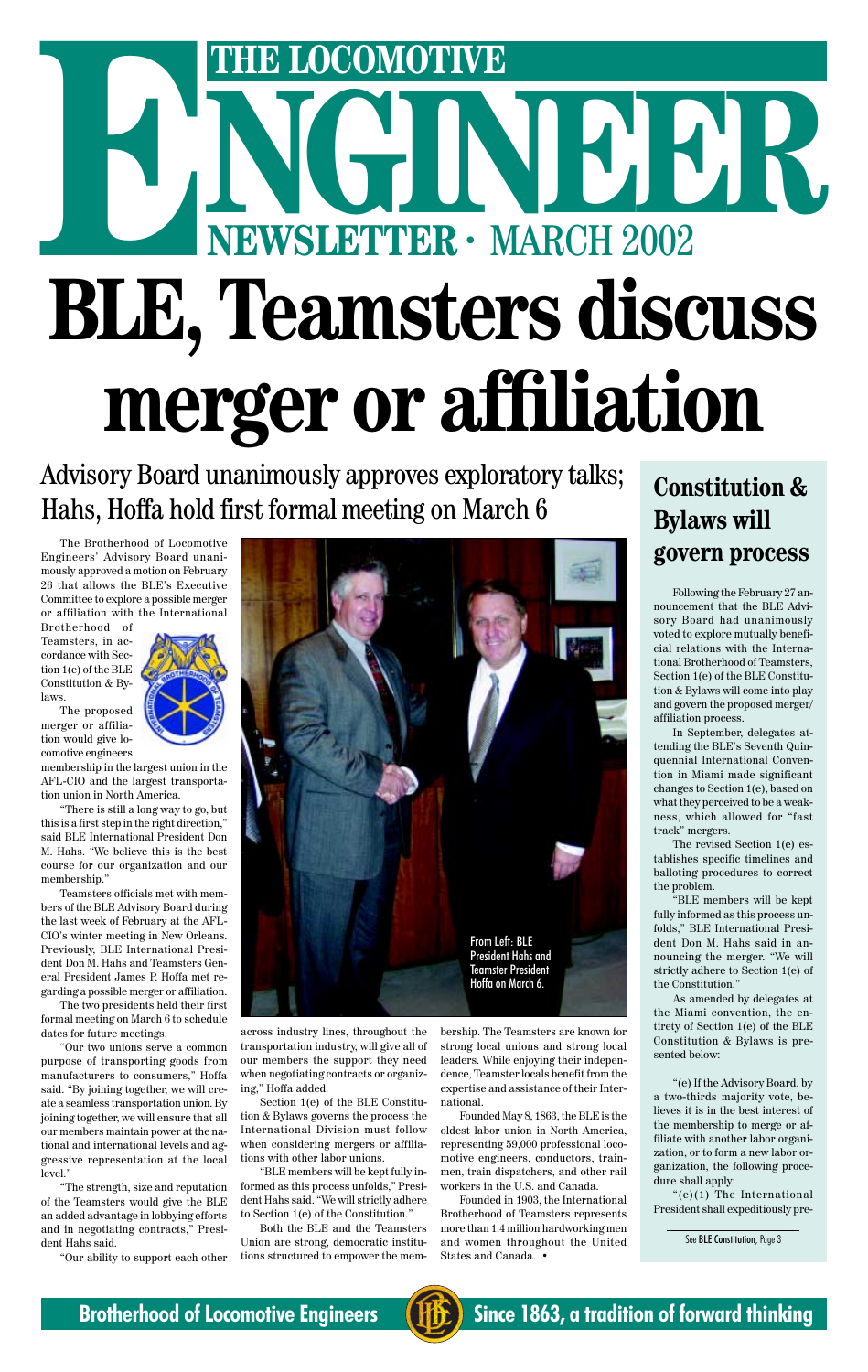### **BLE NEWS**

Due to its non-affiliate status with the national AFL-CIO, United Transportation Union representatives were evicted from their offices at the West-

ern Nebraska Central Labor Council's headquarters in Alliance, Neb.

The AFL-CIO affiliated unions comprising the Western Nebraska Central Labor Council voted unanimously on February 20 to adopt a motion which gives UTU representatives 30-days notice to vacate the CLC's office building. The motion also forces a UTU officer to resign his elected position as Treasurer of the Western Nebraska CLC.

"This was not a personal vendetta, but legally, the UTU could not belong to the CLC or hold elected office because they must be a member of the

national AFL-CIO," said Mike Thiellen, Local Chairman of BLE Division 622 (Alliance, Neb.). "We felt it was wrong that they were allowed to have an of-

> fice here when they were not affiliated with the AFL-CIO."

BLE International President Don M. Hahs expressed his appreciation for the work done by the BLE, AFL-CIO affiliates, and the Nebraska State AFL-CIO in bringing the situation to a conclusion. According to Ken Mass, President of the Nebraska State AFL-CIO, the actions taken by the Western Nebraska CLC were "above the board and legal."

"When the national UTU pulled out of the AFL-CIO, UTU locals in Nebraska were not allowed to belong to the State Fed or Central bodies," said Mass, noting that members of non-af-

filiated unions are banned from holding elected office in the AFL-CIO. "Along those same lines, only AFL-CIO affiliates can use AFL-CIO facilities or meeting space."

The UTU was asked to disaffiliate from the Nebraska State AFL-CIO in March of 2000 when the UTU International disaffiliated from the AFL-CIO. At that time, Mass advised UTU's Nebraska state leaders to contact their International officers and ask them to reconsider their decision to disaffiliate.

As a result of its disaffiliation, and the action taken by the Western Nebraska CLC, the UTU will be deprived of many of the benefits of belonging to the AFL-CIO. For example, UTU is banned from participation in the Nebraska State AFL-CIO Railroaders Convention, a regular meeting where representatives of railroad unions discuss work rules and safety issues in their state. In addition, UTU is banned

from the Nebraska State AFL-CIO Constitutional Meetings, where policy is made, and from the Nebraska State AFL-CIO Endorsement Commission Meetings, where unions endorse candidates for national and state office and vote on policy decisions that impact the lives of working men and women.

"UTU members should speak out and encourage their leadership to get back in the House of Labor," Brother Thiellen said. "We should be spending our resources on a good contract or safety issues instead of fighting a rogue union."

Thiellen and Mark Hare, President of BLE Division 622 (Alliance, Neb.), said they will offer a solution to UTU members so they can remain affiliated with the AFL-CIO.

"We plan to extend them an offer to start a BLE train service division so they can be a part of the House of Labor," Thiellen said. •

## **UTU evicted in Nebraska**



Mike Thiellen

### **Sweeney 'appalled' at UTU raiding tactics**

#### Rail Labor Division resolution toughens sanctions for raiding

AFL-CIO President John Sweeney said he was "appalled at the UTU's at-

tempt to raid the BLE" as he addressed the BLE's Advisory Board on February 25 during the AFL-CIO's winter meetings in New Orleans.

"The AFL-CIO joins BLE in demanding that the UTU cease its aggression," Sweeney said. "The urgency created by UTU compels us to find a solution."

Sweeney urged UTU leaders to reconsider their position of isolation from the rest of organized labor. The AFL-CIO has strongly condemned the UTU's efforts to alter the operating craft structure in the railroad industry in an attempt to raid BLE membership.

On February 27, the

AFL-CIO Executive Council, the Federation's highest governing body, passed a resolution supporting the BLE and

> condemning the aggressive tactics of the non-affiliate UTU.

"From time to time some labor organizations have chosen a

path of isolation outside the AFL-CIO and have undertaken efforts to raid the membership of the Federation's affiliates," the resolution states. "These tactics violate the very principles on which this movement was founded more than a century ago… Transportation la-

bor faces such a challenge today from the actions of the United Transportation Union (UTU)."

Sweeney applauded the Transportation Trades Department, AFL-CIO, for originally adopting the resolution on February 25, two days before it was adopted by the AFL- CIO Executive Committee.

The AFL-CIO President concluded his remarks by stressing that while a peaceful resolution to the UTU conflict would be best for the House of Labor, the AFL-CIO was prepared to aggressively help in the defense of the BLE.

"I join with other unions in urging UTU to reconsider their position and join us at the table to find solutions," Sweeney said. "If none of this happens we will be as aggressive as necessary in helping you defend the BLE." Also during the AFL-CIO winter meetings, the Advisory Board voted unanimously on February 27 to allow the BLE Executive Committee to explore a merger or affiliation with the International Brotherhood of Teamsters. •

### **AFL-CIO Executive Council resolution condemns UTU**

At its winter meeting in New Orleans, the AFL-CIO Executive Council passed a resolution which condemns the aggressive actions of the nonaffiliated United Transportation Union against the BLE.

"This is a major accomplishment for the BLE," said BLE International President Don M. Hahs of the resolution, passed on February 27. "We have pushed some issues forward and it is a good day for the BLE."

The resolution, which urges the UTU to cease its efforts and rejoin the AFL-CIO, has prompted some AFL-CIO affiliates to promise discourse with the UTU, asking that organization to stop its actions.

The resolution passed by the Executive Council, reads as follow:

#### **"Transportation Labor Solidarity with the BLE**

"The labor movement has always unified around the basic principle that the interests of all working men and women are compatible and not conflicting. AFL-CIO-affiliated unions have focused their energy and resources on the core mission of growing the movement and giving millions of new workers a voice on the job, in their communities and in the political process. During a time when all unions face unprecedented challenges and a politically hostile environment in

Washington, the unity of all working people through their unions is more important today than ever before.

"The challenges are indeed serious. Workers in all sectors of the economy are hurting from massive layoffs as cold-hearted politicians fail to act. The right to organize and collectively bargain is being undermined and faces constant political interference. America's industrial base is collapsing due to perverse trade policies. And a myriad of transportation infrastructure, safety and security issues remain unaddressed. Our response to these challenges must be forceful and unified. "From time to time some labor organizations have chosen a path of isolation outside the AFL-CIO and have undertaken efforts to raid the membership of the Federation's affiliates. These tactics violate the very principles on which this movement was founded more than a century ago and misdirect energies from the real mission of the AFL-CIO and its affiliates: to organize the unorganized under the banner of solidarity. Transportation labor faces such a challenge today from the actions of the United Transportation Union (UTU).

"In May the Brotherhood of Locomotive Engineers (BLE), an AFL-CIO affiliate, will mark

its 139th year of representing the men and women who operate locomotives at North America's freight and passenger railroads. Historically, the BLE and all unions representing railroad workers have worked together for the mutual benefit of their collective membership. Their solidarity has

stood the test of time as rail labor has responded to numerous challenges — from the devastating effects of post-deregulation consolidation in the rail industry to battles over preserving Amtrak and strengthening the Railroad Retirement system.

"The UTU has left the

AFL-CIO in pursuit of a takeover of the BLE either through a merger, a raid or a series of government-sanctioned winner-take-all elections. The UTU's actions have been declared violations of the AFL-CIO Constitution and policies,

See Executive Council, Page 3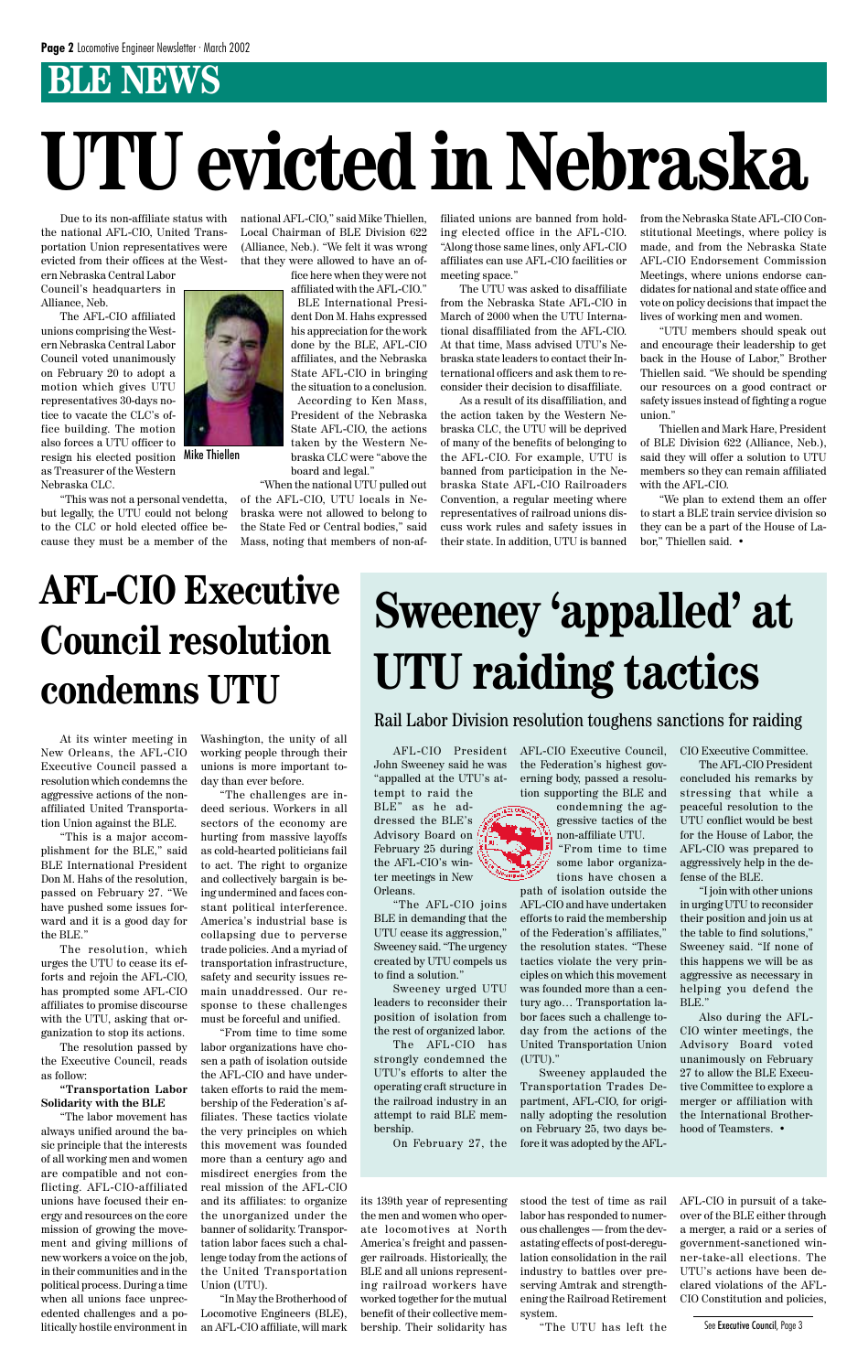### **RETIREMENT NEWS**

The BLE National Wage Committee met with the National Carriers' Conference Committee on February 27 and 28, resuming the negotiations on a national agreement.

"The meetings were productive and I feel that significant progress was made," said BLE International President Don M. Hahs. "We have scheduled

> The BLE General Committee of Adjustment for the Gateway Western Railway, a subsidiary of Kansas City Southern, announced the signing of an agreement that gives some locomotive engineers pay increases of more than 49 percent.

> General Chairman John R. Koonce said the recently ratified agreement combines the best portions of the Kansas City Southern agreement, the National Agreement, and the old Gateway Western contract. The result is a new agreement that is better than each contract individually, Brother Koonce said.

> The contract was ratified on January 15 and is retroactive to January 1, with some retroactive payments to Jan. 1, 2000. Eightythree percent of the ballots were returned with 100 percent of the membership voting in favor of the new deal.

Highlights of the contract include:

• Under the old agreement, Express Freight engineers were paid one rate for 12 hours of work. Under the new agreement, an engineer working 12 hours on an Express Freight will make almost 44 percent more in wages for the trip.

• Under the old agreement, Local Freights were paid one rate for 10 hours of work. Under the new agreement, if a Local Freight works 10 hours on a 100 mile day, then the engineer will make 22 percent more in wages for the trip. In some extreme cases on long mileage locals,

of more than 49 percent.

• Under the old agreement, Yard Assignments were paid overtime by dividing the rate of pay by 12. Under the new agreement, Yard Assignments get true overtime.

• The new Gateway Western contract adopts the National Wages and COLAs, and engineers will receive all wage increases and/or lump sum payments settled in the National Wage movement retroactive to Jan. 1, 2000.

• The Health & Welfare plan will be cost-free to employees. It allows employees to retire at age 60 after 30 years of service, and the Carrier will provide existing employees with free Health & Welfare, just as if they were active employees, until they and their spouse both reach age 65.

• The new agreement increases the engineers' certification pay to the National Rate of \$5.00. It also retains language that the locomotive engineer will be paid \$5.00 in additional compensation earned by any other train crew member.

Brother Koonce said that by negotiating to combine the best portions of the National Agreement with the KCS and Gateway Western contracts, BLE engineers will retain the following benefits:

• Regular yard assignments working more than five days will be paid overtime rate on the sixth and seventh days.

• Six personal leave days and six holidays — engineers are qualified for these whether working on the road or in the yard. All engineers qualify from

and the UTU is attempting to convince the National Mediation Board (NMB) to rewrite the rail industry's craft and class system in order to frustrate the union representation rights of locomotive engineers and thousands of other railroad employees.

"In December 2001, the BLE's rankand-file overwhelmingly voted to reject a proposal to merge with the UTU following a vote by UTU members in favor of the proposal. The UTU should honor the wishes of BLE members, suspend raids against the BLE, withdraw the case before the NMB, and reclaim its seats at the AFL-CIO and the Transportation Trades Department. Only then can this protracted dispute be addressed responsibly and in the interests of railroad workers. And, the NMB should continue to enforce the craft and class system that has been the cornerstone of representation and collective bargaining in the rail industry, and the recruitment of highly skilled and specialized railroad employees, for more than a century.

" $(e)(3)$  Within forty-five  $(45)$  days of the mailing date, divisions, general chairmen, state and provincial legislative board chairmen and members of the Advisory Board may submit written questions to the International President for the purpose of seeking agreed upon clarifications and/or interpretations of the proposed governing documents.

> "Transportation labor is prepared to do what it takes to peacefully resolve these issues. At the same time TTD is prepared to defend the BLE at every turn from any continuing raids on its membership.

#### **"Therefore, Be It Resolved, That TTD Affiliated Unions Will:**

"(e)(4) Sixty  $(60)$  days after the mailing date, the International President shall mail to all divisions, general chairmen, state and provincial legislative board chairmen and members of the Advisory Board the agreed upon answers to questions submitted pursuant to paragraph (e)(3). This mailing shall

> "Call on the UTU to withdraw its raiding activities directed at BLE members and its efforts before the NMB to force an unwanted representation election among all railroad operating employees that could result in depriving

• A 401(k) plan, which matches 50 cents on the dollar for the first 6 percent of employees' salary.

• A health incentive plan, which pays 16 hours straight time pay per quarter, if the engineer stays marked-up. Not reduced for laying off for PLD, vacation, bereavement, jury duty or union business.

• Annulment pay on all regular assignments.

• Crew consist of one engineer on every assignment.

• Black box agreement.

• Continuous away from home meal allowance — two the first 12 hours and one every six hours until listed.

Brother Koonce also announced the signing of two other contracts with Kansas City Southern subsidiaries — MidSouth Rail and SouthRail. These contracts, like the Gateway Western deal, adopt the national general wage increases and COLAs, along with the early retirement and health & welfare packages. However, they opted for the single rates of pay instead of mileage pay.

Other benefits of the MidSouth Rail and SouthRail contracts include daily guaranteed pool assignments and overtime on the sixth and seventh day for regular road switchers.

The SouthRail engineers also received an immediate 8.28 percent raise for Road Switcher assignments and a 20.78 percent raise for Freight Assignments, along with a \$6,385 lump sum payment in lieu of back pay. •

these workers of any union representation;

"Urge the NMB to dismiss any UTU petition seeking to eliminate the class and craft system in the railroad industry and force representation elections among all rail operating employees;

"Urge the UTU to rejoin the AFL-CIO and the TTD and work from within the House of Labor to resolve any disputes with the BLE; and

"Aggressively defend the BLE and its members in the event the UTU stays on its present course of raiding the BLE's members on North America's railroads." •

#### Executive Council Continued from Page 2

## **Contract negotiations resume**

### **BLE, Gateway Western sign contract**

#### meetings with the NCCC for April 8 and 9, and again on May 21 and 22."

During the meetings, President Hahs advised NCCC Chairman Robert Allen that these negotiations had been allowed to drag on far too long and that he was committed to reaching an agreement that would be acceptable to BLE members in a timely manner.

He also advised the NCCC that the tentative UTU agreement, reached in 2000, did not adequately address the concerns of locomotive engineers and, therefore, was not acceptable to the BLE. "Engineers are the most important and productive employees in the railroad industry and they deserve to be compensated and treated as such by the carriers."

New agreement gives engineers on some runs pay increases of more than 49%

### AFL-CIO adopts resolution condemning UTU raiding attempts against BLE

#### BLE Constitution Continued from Page 1

### Constitution & Bylaws to govern Teamster process

pare a unification agreement and a constitution, if necessary, governing the merged or new labor organization.

"(e)(2) Upon completion and printing of the unification agreement and the constitution that will govern, and having secured the approval of the documents by a two-thirds majority of the Advisory Board, the International President shall mail a copy of both documents to all divisions, general chairmen, state and provincial legislative board chairmen and members of the Advisory Board, and he also shall cause same to be posted on the BLE's web site. The date of mailing will be referred to in this section as 'mailing date.'

See BLE Constitution, Page 4